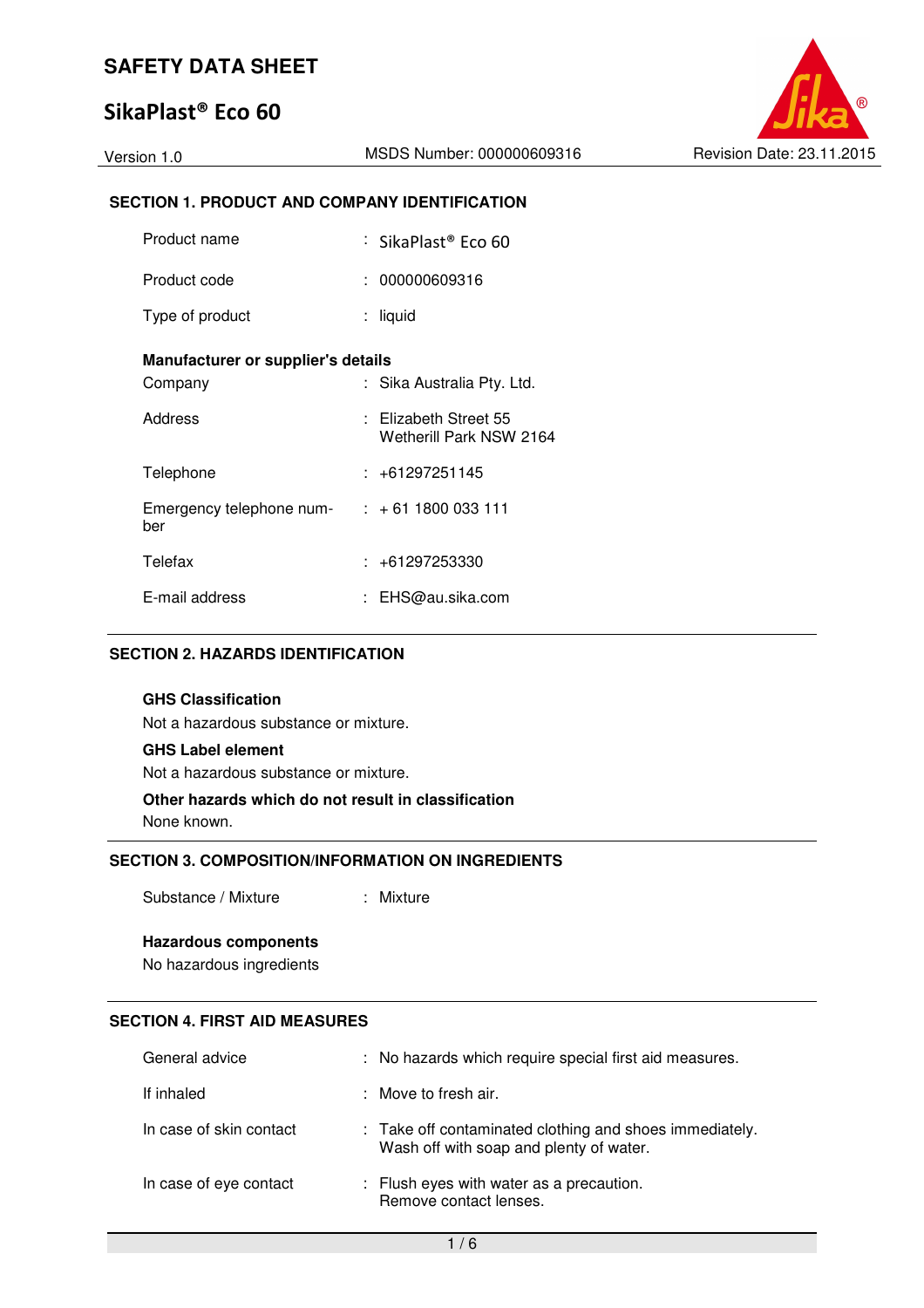# **SikaPlast® Eco 60**

| Version 1.0                                                       | MSDS Number: 000000609316                                                                                                                                            | Revision Date: 23.11.2015 |
|-------------------------------------------------------------------|----------------------------------------------------------------------------------------------------------------------------------------------------------------------|---------------------------|
|                                                                   | Keep eye wide open while rinsing.                                                                                                                                    |                           |
| If swallowed                                                      | : Clean mouth with water and drink afterwards plenty of water.<br>Do not give milk or alcoholic beverages.<br>Never give anything by mouth to an unconscious person. |                           |
| Most important symptoms<br>and effects, both acute and<br>delayed | : No known significant effects or hazards.<br>See Section 11 for more detailed information on health effects<br>and symptoms.                                        |                           |
| Notes to physician                                                | : Treat symptomatically.                                                                                                                                             |                           |

B

#### **SECTION 5. FIREFIGHTING MEASURES**

| Suitable extinguishing media                     | : Use extinguishing measures that are appropriate to local cir-<br>cumstances and the surrounding environment. |
|--------------------------------------------------|----------------------------------------------------------------------------------------------------------------|
| Hazardous combustion prod-<br>ucts               | : No hazardous combustion products are known                                                                   |
| Specific extinguishing meth-<br>ods              | : Standard procedure for chemical fires.                                                                       |
| Special protective equipment<br>for firefighters | : In the event of fire, wear self-contained breathing apparatus.                                               |

#### **SECTION 6. ACCIDENTAL RELEASE MEASURES**

| Environmental precautions                                | : No special environmental precautions required.                                                             |
|----------------------------------------------------------|--------------------------------------------------------------------------------------------------------------|
| Methods and materials for<br>containment and cleaning up | : Wipe up with absorbent material (e.g. cloth, fleece).<br>Keep in suitable, closed containers for disposal. |

#### **SECTION 7. HANDLING AND STORAGE**

| Advice on protection against<br>fire and explosion | : Normal measures for preventive fire protection.                                                                                                       |
|----------------------------------------------------|---------------------------------------------------------------------------------------------------------------------------------------------------------|
| Advice on safe handling                            | : For personal protection see section 8.<br>No special handling advice required.<br>Follow standard hygiene measures when handling chemical<br>products |
| Hygiene measures                                   | : When using do not eat or drink.<br>When using do not smoke.                                                                                           |
| Conditions for safe storage                        | : Keep container tightly closed in a dry and well-ventilated<br>place.<br>Store in accordance with local regulations.                                   |
| Materials to avoid                                 | : No special restrictions on storage with other products.                                                                                               |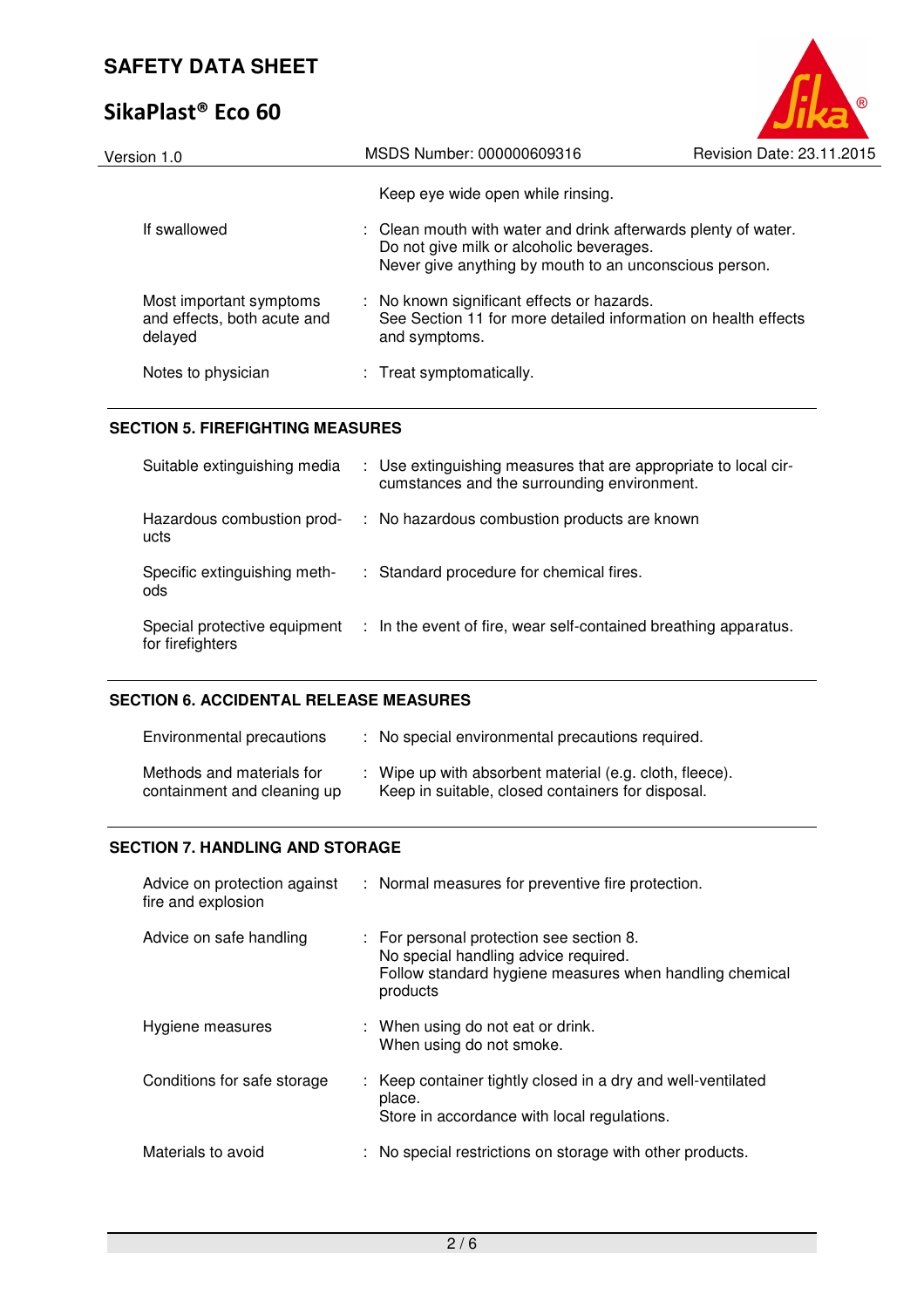## **SikaPlast® Eco 60**



#### **SECTION 8. EXPOSURE CONTROLS/PERSONAL PROTECTION**

#### **Components with workplace control parameters**

Contains no substances with occupational exposure limit values.

| Personal protective equipment |                                                                                                                                                                                                                                                                                                                                                                                                                                                                                     |
|-------------------------------|-------------------------------------------------------------------------------------------------------------------------------------------------------------------------------------------------------------------------------------------------------------------------------------------------------------------------------------------------------------------------------------------------------------------------------------------------------------------------------------|
| Respiratory protection        | : Use respiratory protection unless adequate local exhaust<br>ventilation is provided or exposure assessment demonstrates<br>that exposures are within recommended exposure guidelines.<br>The filter class for the respirator must be suitable for the max-<br>imum expected contaminant concentration<br>(gas/vapour/aerosol/particulates) that may arise when han-<br>dling the product. If this concentration is exceeded, self-<br>contained breathing apparatus must be used. |
| Hand protection               | : Chemical-resistant, impervious gloves complying with an ap-<br>proved standard should be worn at all times when handling<br>chemical products if a risk assessment indicates this is nec-<br>essary.                                                                                                                                                                                                                                                                              |
| Eye protection                | : Safety eyewear complying with an approved standard should<br>be used when a risk assessment indicates this is necessary.                                                                                                                                                                                                                                                                                                                                                          |
| Skin and body protection      | : Choose body protection in relation to its type, to the concen-<br>tration and amount of dangerous substances, and to the spe-<br>cific work-place.                                                                                                                                                                                                                                                                                                                                |

#### **SECTION 9. PHYSICAL AND CHEMICAL PROPERTIES**

| Appearance                              |    | liquid              |
|-----------------------------------------|----|---------------------|
| Colour                                  |    | brown               |
| Odour                                   |    | : characteristic    |
| Odour Threshold                         | t. | No data available   |
| рH                                      |    | : ca. 3.5           |
| Melting point/range / Freezing<br>point |    | : No data available |
| Boiling point/boiling range             |    | No data available   |
| Flash point                             |    | Not applicable      |
| Evaporation rate                        |    | No data available   |
| Flammability (solid, gas)               |    | No data available   |
| Upper explosion limit                   |    | : No data available |
| Lower explosion limit                   |    | No data available   |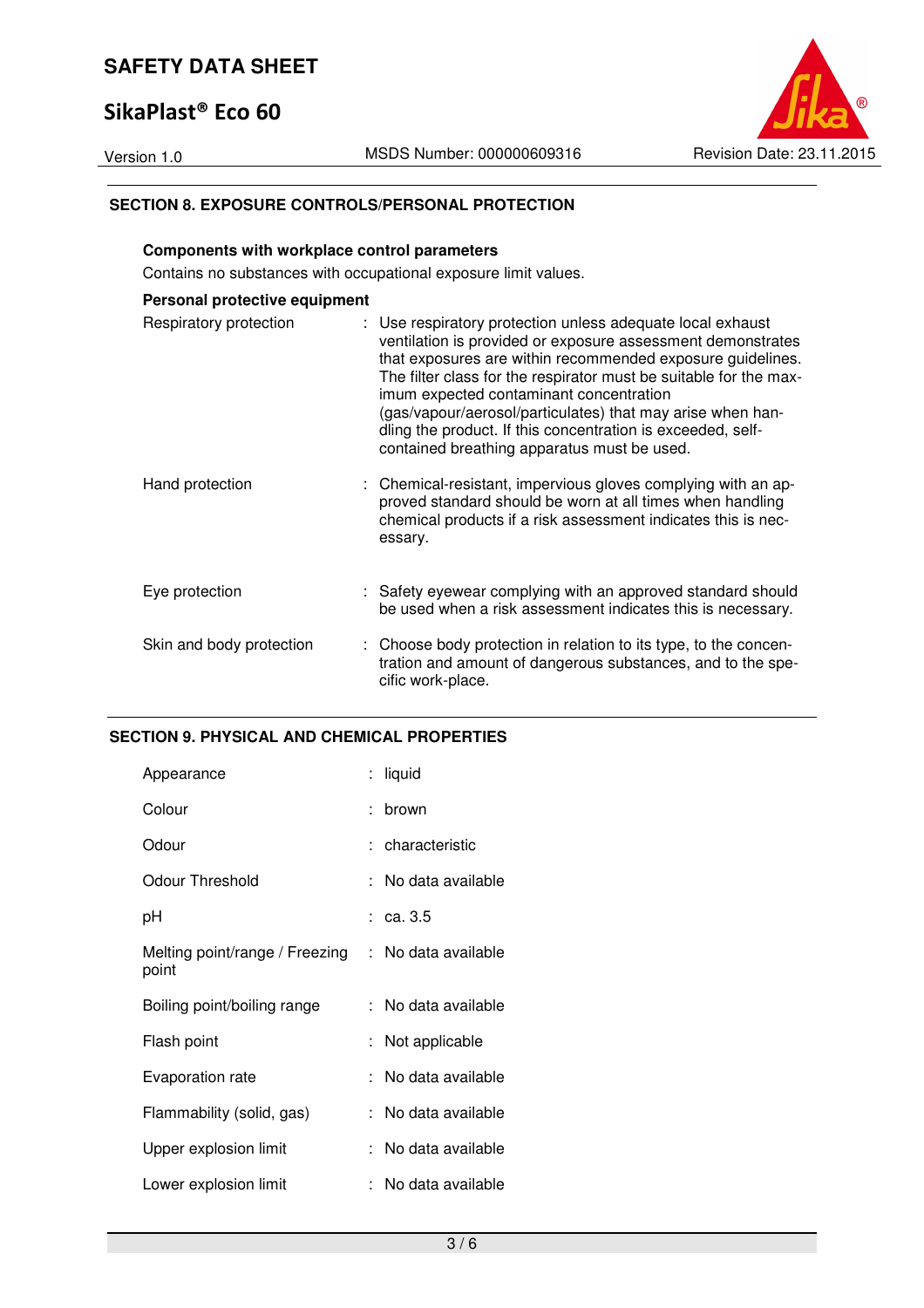# **SikaPlast® Eco 60**



| Version 1.0                                | MSDS Number: 000000609316           | Revision Date: 23.11.2015 |
|--------------------------------------------|-------------------------------------|---------------------------|
| Vapour pressure                            | : No data available                 |                           |
| Relative vapour density                    | : No data available                 |                           |
| Density                                    | : ca. 1.08 g/cm3 (20 °C (68 °F) ()) |                           |
| Solubility(ies)<br>Water solubility        | : soluble                           |                           |
| Partition coefficient: n-<br>octanol/water | : No data available                 |                           |
| Auto-ignition temperature                  | : No data available                 |                           |
| Decomposition temperature                  | : No data available                 |                           |
| Viscosity, dynamic                         | : No data available                 |                           |
| Viscosity, kinematic                       | : No data available                 |                           |
| Molecular weight                           | : No data available                 |                           |
|                                            |                                     |                           |

#### **SECTION 10. STABILITY AND REACTIVITY**

| Reactivity                              | : No dangerous reaction known under conditions of normal use. |
|-----------------------------------------|---------------------------------------------------------------|
| Chemical stability                      | : The product is chemically stable.                           |
| Possibility of hazardous reac-<br>tions | : No hazards to be specially mentioned.                       |
| Conditions to avoid                     | : No data available                                           |
| Incompatible materials                  | : No data available                                           |
| Hazardous decomposition<br>products     | : No decomposition if stored and applied as directed.         |

#### **SECTION 11. TOXICOLOGICAL INFORMATION**

#### **Acute toxicity**

No data available

#### **Skin corrosion/irritation**

Not classified based on available information.

#### **Serious eye damage/eye irritation**

Not classified based on available information.

#### **Respiratory or skin sensitisation**

Skin sensitisation: Not classified based on available information. Respiratory sensitisation: Not classified based on available information.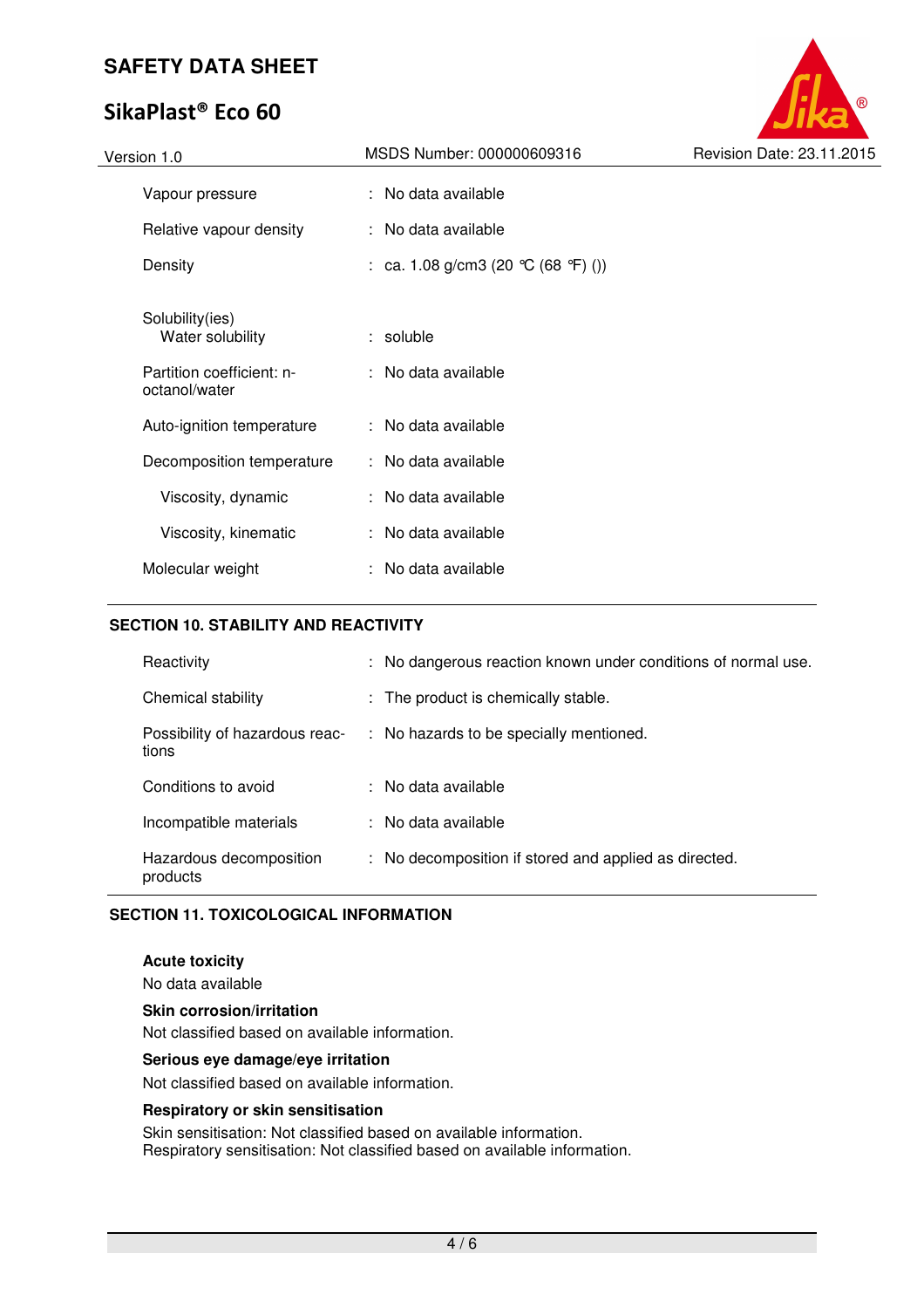## **SikaPlast® Eco 60**



#### **Chronic toxicity**

**Germ cell mutagenicity**  Not classified based on available information.

#### **Carcinogenicity**

Not classified based on available information.

# **Reproductive toxicity**

Not classified based on available information.

#### **STOT - single exposure**

Not classified based on available information.

#### **STOT - repeated exposure**

Not classified based on available information.

#### **Aspiration toxicity**

Not classified based on available information.

#### **SECTION 12. ECOLOGICAL INFORMATION**

#### **Ecotoxicity**

No data available

#### **Persistence and degradability**

No data available

# **Bioaccumulative potential**

No data available **Mobility in soil** 

No data available

#### **Other adverse effects**

#### **Product:**

Additional ecological information : There is no data available for this product.

#### **SECTION 13. DISPOSAL CONSIDERATIONS**

#### **Disposal methods**

Contaminated packaging : Empty containers should be taken to an approved waste handling site for recycling or disposal.

#### **SECTION 14. TRANSPORT INFORMATION**

**International Regulation IATA-DGR** Not dangerous goods **IMDG-Code** Not dangerous goods

#### **Transport in bulk according to Annex II of MARPOL 73/78 and the IBC Code**